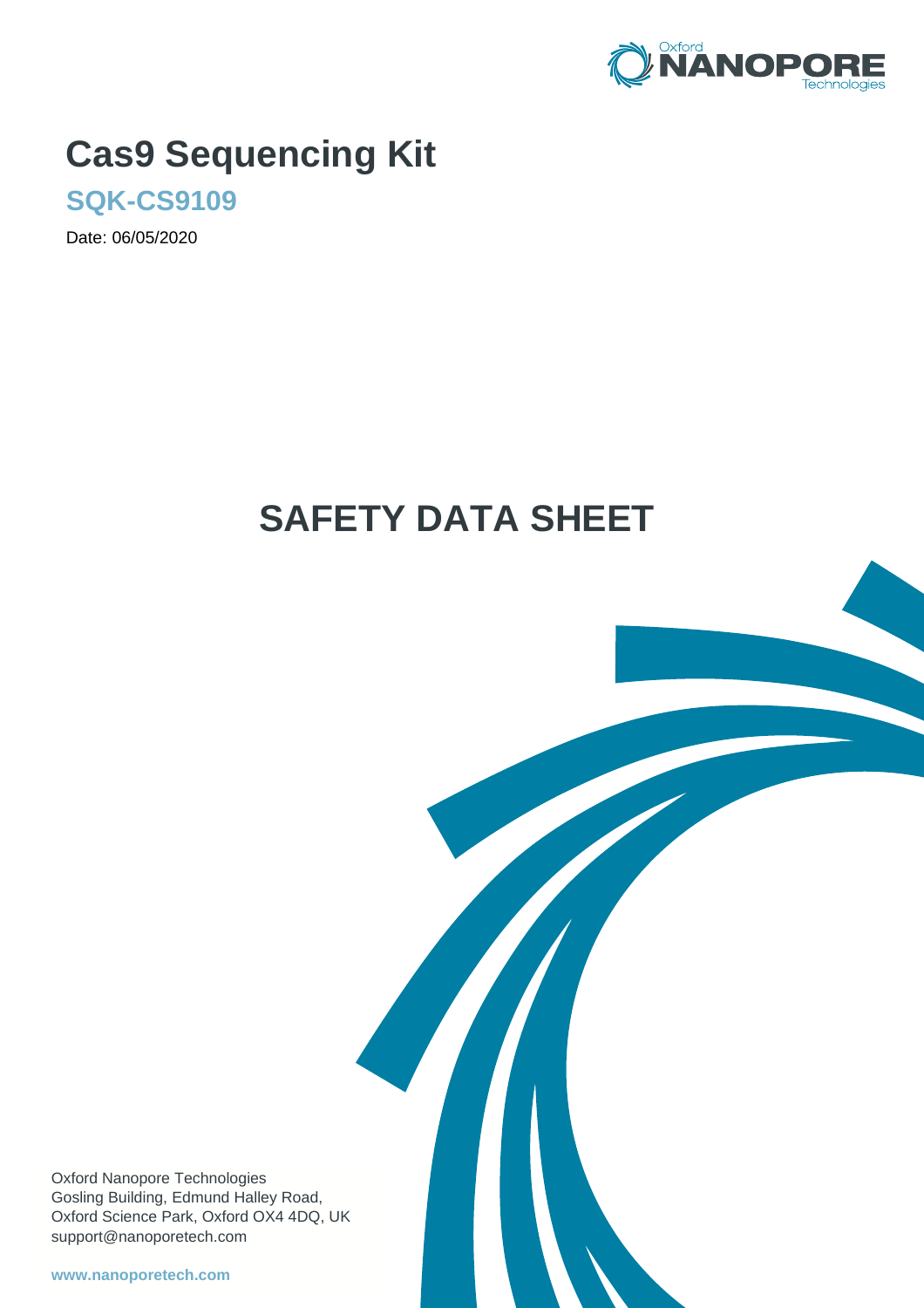

# SAFETY DATA SHEET SQK-CS9109 Cas9 Sequencing Kit

According to Regulation (EC) No 1907/2006, Annex II, as amended. Commission Regulation (EU) No 2015/830 of 28 May 2015.

|                                                       | SECTION 1: Identification of the substance/mixture and of the company/undertaking                                                                                                                                                              |
|-------------------------------------------------------|------------------------------------------------------------------------------------------------------------------------------------------------------------------------------------------------------------------------------------------------|
| 1.1. Product identifier                               |                                                                                                                                                                                                                                                |
| <b>Product name</b>                                   | SQK-CS9109 Cas9 Sequencing Kit                                                                                                                                                                                                                 |
|                                                       | 1.2. Relevant identified uses of the substance or mixture and uses advised against                                                                                                                                                             |
| <b>Identified uses</b>                                | Laboratory reagent.                                                                                                                                                                                                                            |
| Uses advised against                                  | No specific uses advised against are identified.                                                                                                                                                                                               |
| 1.3. Details of the supplier of the safety data sheet |                                                                                                                                                                                                                                                |
| Supplier                                              | Oxford Nanopore Technologies Ltd.<br><b>Gosling Building</b><br><b>Edmund Halley Road</b><br><b>Oxford Science Park</b><br>Oxford<br>OX4 4DQ<br><b>UK</b><br>T: +44 (0) 845 034 7900<br>F: +44 (0) 845 034 7901<br>E: support@nanoporetech.com |
| 1.4. Emergency telephone number                       |                                                                                                                                                                                                                                                |
| <b>Emergency telephone</b>                            | +44 (0) 845 034 7900<br>(Mon - Fri 09:00 - 17:00)                                                                                                                                                                                              |
| <b>SECTION 2: Hazards identification</b>              |                                                                                                                                                                                                                                                |
| 2.1. Classification of the substance or mixture       |                                                                                                                                                                                                                                                |
| Classification (EC 1272/2008)                         |                                                                                                                                                                                                                                                |
| <b>Physical hazards</b>                               | Not Classified                                                                                                                                                                                                                                 |
| <b>Health hazards</b>                                 | Not Classified                                                                                                                                                                                                                                 |
| <b>Environmental hazards</b>                          | Not Classified                                                                                                                                                                                                                                 |
| 2.2. Label elements                                   |                                                                                                                                                                                                                                                |
| <b>Important Notes</b>                                | This product is considered to be a small package and is labelled according to the relevant<br>provisions of the legislation.                                                                                                                   |
| <b>Hazard statements</b>                              | NC Not Classified                                                                                                                                                                                                                              |
| <b>Precautionary statements</b>                       | P280 Wear protective gloves/ protective clothing/ eye protection/ face protection.                                                                                                                                                             |
| Supplemental label<br>information                     | EUH210 Safety data sheet available on request.                                                                                                                                                                                                 |
| 2.3. Other hazards                                    |                                                                                                                                                                                                                                                |

This product does not contain any substances classified as PBT or vPvB.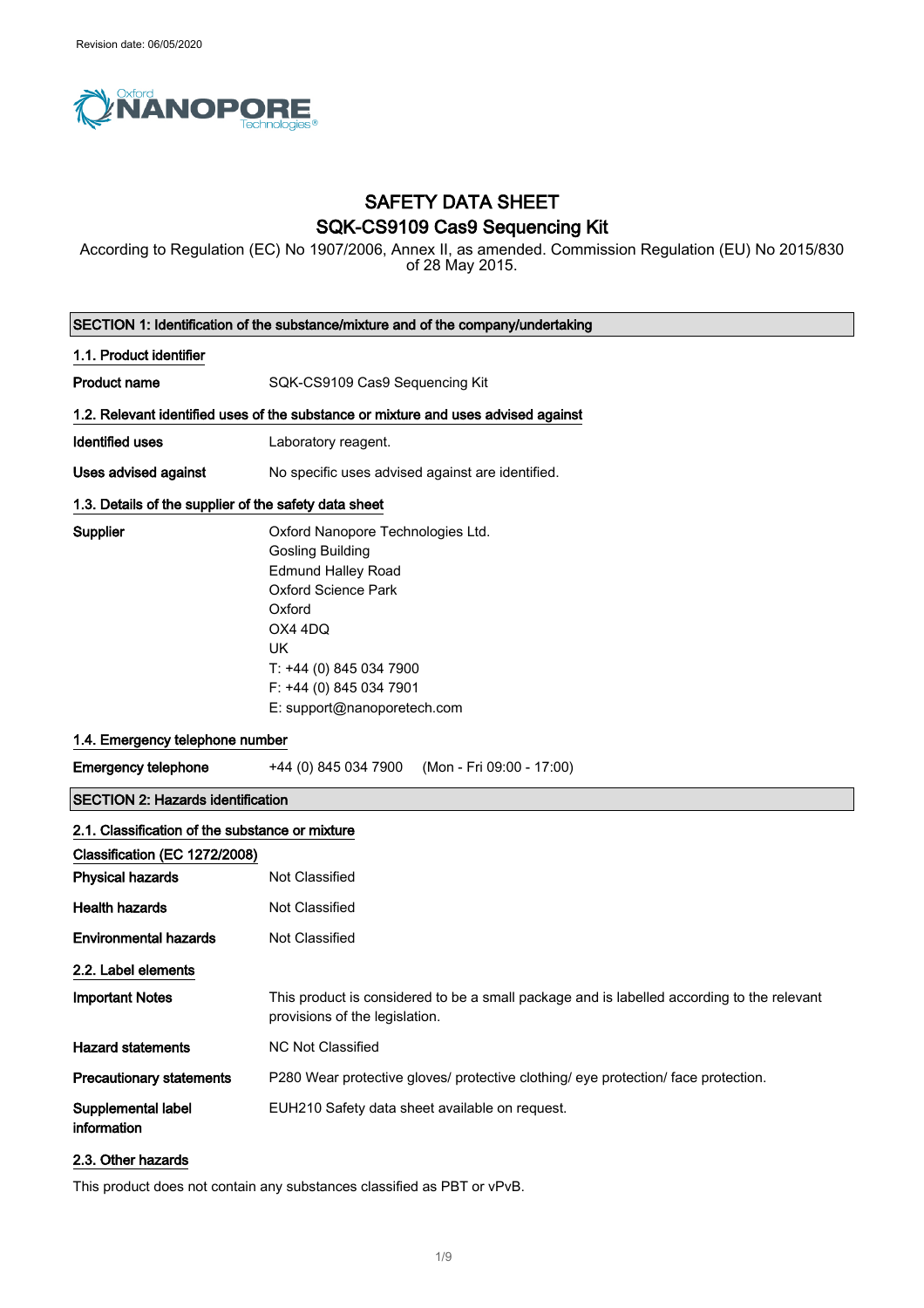#### SECTION 3: Composition/information on ingredients

### 3.2. Mixtures

# Glycerol <50%

CAS number: 56-81-5 EC number: 200-289-5

SECTION 4: First aid measures

Substance with National workplace exposure limits.

### Classification

Not Classified

The full text for all hazard statements is displayed in Section 16.

| <b>Composition comments</b> | This kit contains the following components:<br>Adapter Mix 40uL<br>Ligation Buffer 200µL<br>L Fragment Buffer 1.8 mL<br>S Fragment Buffer 1.8 mL<br>Elution Buffer 200ul<br>Sequencing Buffer 300µl<br>Loading Beads 360µl<br>Sequencing Tether 10µl<br>SPRI Dilution Buffer 1200uL<br>T4 DNA Ligase 140µL<br>dATP 15µL<br>Reaction Buffer 180uL<br>Phosphatase 50uL |
|-----------------------------|----------------------------------------------------------------------------------------------------------------------------------------------------------------------------------------------------------------------------------------------------------------------------------------------------------------------------------------------------------------------|
|                             | TAQ Polymerase 15µL                                                                                                                                                                                                                                                                                                                                                  |

# 4.1. Description of first aid measures General information **None of the components are considered to be a significant hazard due to their small quantity.** Get medical attention if any discomfort continues. Show this Safety Data Sheet to the medical personnel. Inhalation **Move affected person to fresh air and keep warm and at rest in a position comfortable for** breathing. Maintain an open airway. Loosen tight clothing such as collar, tie or belt. Ingestion **Rinse mouth thoroughly with water.** Move affected person to fresh air and keep warm and at rest in a position comfortable for breathing. Give a few small glasses of water or milk to drink. Stop if the affected person feels sick as vomiting may be dangerous. Do not induce vomiting unless under the direction of medical personnel. If vomiting occurs, the head should be kept low so that vomit does not enter the lungs. Never give anything by mouth to an unconscious person. Skin contact **Remove affected person from source of contamination**. Rinse immediately with plenty of water. Eye contact Rinse immediately with plenty of water. Remove any contact lenses and open eyelids wide apart. Continue to rinse for at least 10 minutes. Protection of first aiders First aid personnel should wear appropriate protective equipment during any rescue. 4.2. Most important symptoms and effects, both acute and delayed General information None of the components are considered to be a significant hazard due to their small quantity. See Section 11 for additional information on health hazards. The severity of the symptoms described will vary dependent on the concentration and the length of exposure.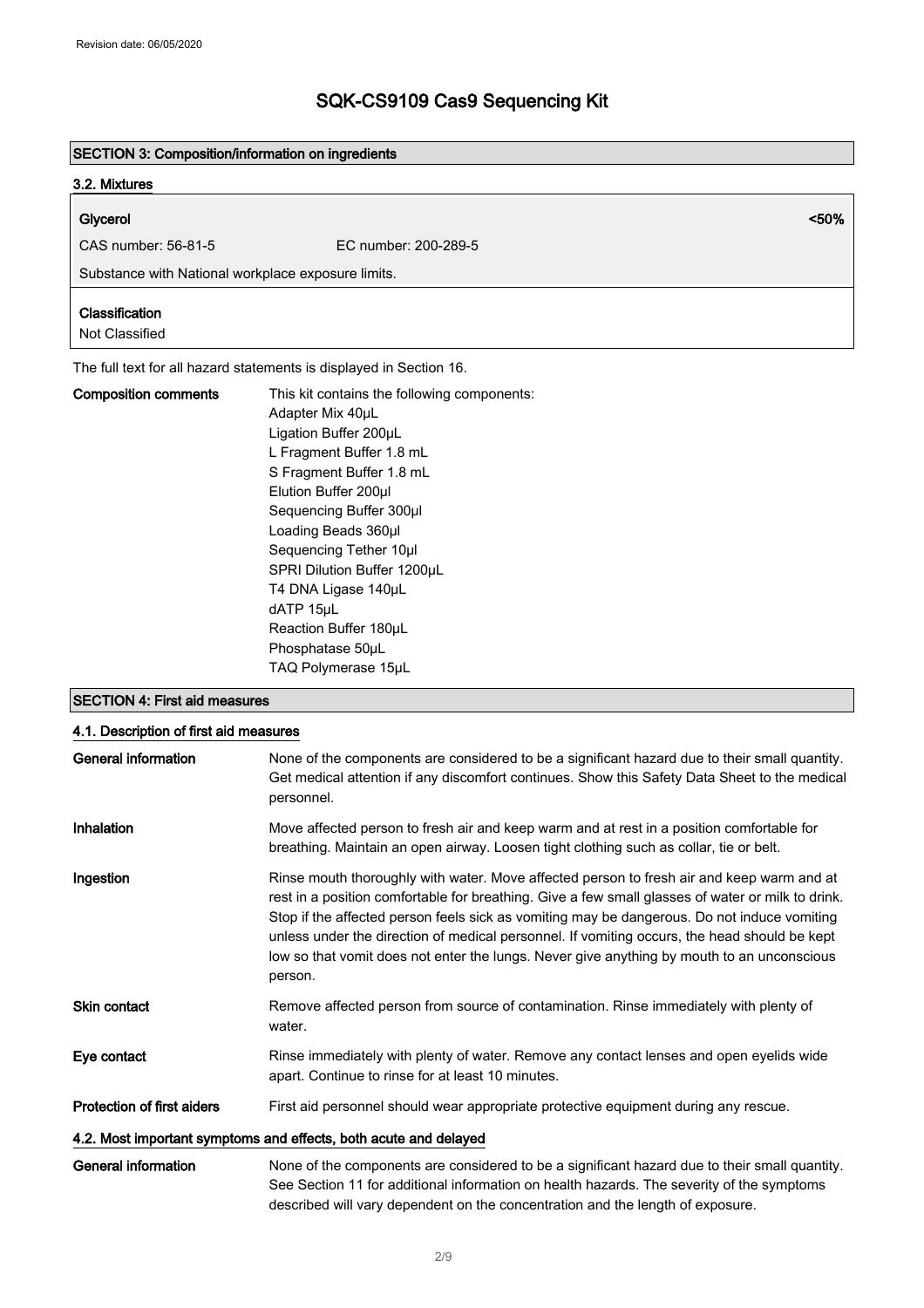| Inhalation                                                 | Prolonged inhalation of high concentrations may damage respiratory system.                                                                                                                                                                                                                                                                                                                                                                                                                                                          |
|------------------------------------------------------------|-------------------------------------------------------------------------------------------------------------------------------------------------------------------------------------------------------------------------------------------------------------------------------------------------------------------------------------------------------------------------------------------------------------------------------------------------------------------------------------------------------------------------------------|
| Ingestion                                                  | Gastrointestinal symptoms, including upset stomach.                                                                                                                                                                                                                                                                                                                                                                                                                                                                                 |
| <b>Skin contact</b>                                        | Prolonged contact may cause dryness of the skin.                                                                                                                                                                                                                                                                                                                                                                                                                                                                                    |
| Eye contact                                                | May cause temporary eye irritation.                                                                                                                                                                                                                                                                                                                                                                                                                                                                                                 |
|                                                            | 4.3. Indication of any immediate medical attention and special treatment needed                                                                                                                                                                                                                                                                                                                                                                                                                                                     |
| Notes for the doctor                                       | Treat symptomatically.                                                                                                                                                                                                                                                                                                                                                                                                                                                                                                              |
| <b>Specific treatments</b>                                 | No special treatment required.                                                                                                                                                                                                                                                                                                                                                                                                                                                                                                      |
| <b>SECTION 5: Firefighting measures</b>                    |                                                                                                                                                                                                                                                                                                                                                                                                                                                                                                                                     |
| 5.1. Extinguishing media                                   |                                                                                                                                                                                                                                                                                                                                                                                                                                                                                                                                     |
| Suitable extinguishing media                               | The product is not flammable. Extinguish with alcohol-resistant foam, carbon dioxide, dry<br>powder or water fog. Use fire-extinguishing media suitable for the surrounding fire.                                                                                                                                                                                                                                                                                                                                                   |
| Unsuitable extinguishing<br>media                          | Do not use water jet as an extinguisher, as this will spread the fire.                                                                                                                                                                                                                                                                                                                                                                                                                                                              |
| 5.2. Special hazards arising from the substance or mixture |                                                                                                                                                                                                                                                                                                                                                                                                                                                                                                                                     |
| Specific hazards                                           | None of the components are considered to be a significant hazard due to their small quantity.<br>Containers can burst violently or explode when heated, due to excessive pressure build-up.                                                                                                                                                                                                                                                                                                                                         |
| <b>Hazardous combustion</b><br>products                    | Thermal decomposition or combustion products may include the following substances:<br>Harmful gases or vapours.                                                                                                                                                                                                                                                                                                                                                                                                                     |
| 5.3. Advice for firefighters                               |                                                                                                                                                                                                                                                                                                                                                                                                                                                                                                                                     |
| Protective actions during<br>firefighting                  | Avoid breathing fire gases or vapours. Evacuate area. Cool containers exposed to heat with<br>water spray and remove them from the fire area if it can be done without risk. Cool containers<br>exposed to flames with water until well after the fire is out. If a leak or spill has not ignited, use<br>water spray to disperse vapours and protect men stopping the leak.                                                                                                                                                        |
| Special protective equipment<br>for firefighters           | Wear positive-pressure self-contained breathing apparatus (SCBA) and appropriate protective<br>clothing. Firefighter's clothing conforming to European standard EN469 (including helmets,<br>protective boots and gloves) will provide a basic level of protection for chemical incidents.                                                                                                                                                                                                                                          |
| <b>SECTION 6: Accidental release measures</b>              |                                                                                                                                                                                                                                                                                                                                                                                                                                                                                                                                     |
|                                                            | 6.1. Personal precautions, protective equipment and emergency procedures                                                                                                                                                                                                                                                                                                                                                                                                                                                            |
| <b>Personal precautions</b>                                | Keep unnecessary and unprotected personnel away from the spillage. Wear protective<br>clothing as described in Section 8 of this safety data sheet. Follow precautions for safe<br>handling described in this safety data sheet. Wash thoroughly after dealing with a spillage.                                                                                                                                                                                                                                                     |
| 6.2. Environmental precautions                             |                                                                                                                                                                                                                                                                                                                                                                                                                                                                                                                                     |
| <b>Environmental precautions</b>                           | Avoid discharge to the aquatic environment.                                                                                                                                                                                                                                                                                                                                                                                                                                                                                         |
| 6.3. Methods and material for containment and cleaning up  |                                                                                                                                                                                                                                                                                                                                                                                                                                                                                                                                     |
| Methods for cleaning up                                    | For all components:<br>Wear protective clothing as described in Section 8 of this safety data sheet. Reuse or recycle<br>products wherever possible. Wipe up with an absorbent cloth and dispose of waste safely.<br>The contaminated absorbent may pose the same hazard as the spilled material. Flush<br>contaminated area with plenty of water. Dispose of waste to licensed waste disposal site in<br>accordance with the requirements of the local Waste Disposal Authority. Wash thoroughly<br>after dealing with a spillage. |

### 6.4. Reference to other sections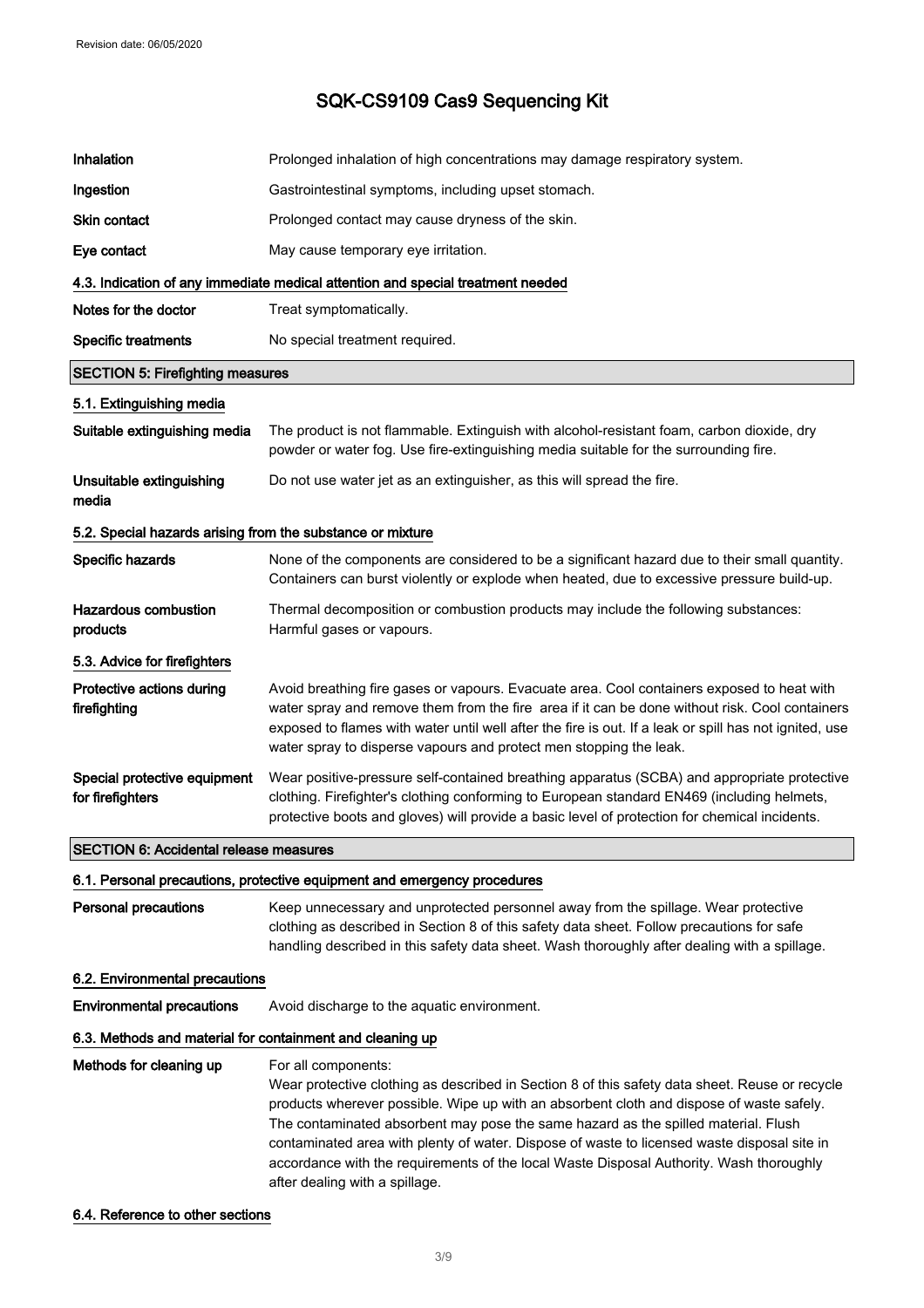Reference to other sections For personal protection, see Section 8. For waste disposal, see Section 13.

| <b>SECTION 7: Handling and storage</b>                  |                                                                                                                                                                                                                                                                                                                            |  |
|---------------------------------------------------------|----------------------------------------------------------------------------------------------------------------------------------------------------------------------------------------------------------------------------------------------------------------------------------------------------------------------------|--|
| 7.1. Precautions for safe handling                      |                                                                                                                                                                                                                                                                                                                            |  |
| <b>Usage precautions</b>                                | Read and follow manufacturer's recommendations. Wear protective clothing as described in<br>Section 8 of this safety data sheet. Keep away from food, drink and animal feeding stuffs.<br>Handle all packages and containers carefully to minimise spills. Keep container tightly sealed<br>when not in use.               |  |
| Advice on general<br>occupational hygiene               | Wash promptly if skin becomes contaminated. Take off contaminated clothing. Wash<br>contaminated clothing before reuse. Do not eat, drink or smoke when using this product.<br>Wash at the end of each work shift and before eating, smoking and using the toilet. Change<br>work clothing daily before leaving workplace. |  |
|                                                         | 7.2. Conditions for safe storage, including any incompatibilities                                                                                                                                                                                                                                                          |  |
| Storage precautions                                     | Store away from incompatible materials (see Section 10). Store in accordance with local<br>regulations. Protect from sunlight. Store at temperatures not exceeding 4°C.                                                                                                                                                    |  |
| Storage class                                           | Unspecified storage.                                                                                                                                                                                                                                                                                                       |  |
| 7.3. Specific end use(s)                                |                                                                                                                                                                                                                                                                                                                            |  |
| Specific end use(s)                                     | The identified uses for this product are detailed in Section 1.2.                                                                                                                                                                                                                                                          |  |
| <b>SECTION 8: Exposure controls/Personal protection</b> |                                                                                                                                                                                                                                                                                                                            |  |

٦

### 8.1. Control parameters

Occupational exposure limits

### Glycerol

Long-term exposure limit (8-hour TWA): WEL 10 mg/m<sup>3</sup> mist WEL = Workplace Exposure Limit.

### 8.2. Exposure controls

### Protective equipment



| Appropriate engineering | Provide adequate ventilation. Good general ventilation should be adequate to control worker                                                                                                                                                                                                                                                                                                                                                                                                                                                                                                                                                                            |
|-------------------------|------------------------------------------------------------------------------------------------------------------------------------------------------------------------------------------------------------------------------------------------------------------------------------------------------------------------------------------------------------------------------------------------------------------------------------------------------------------------------------------------------------------------------------------------------------------------------------------------------------------------------------------------------------------------|
| controls                | exposure to airborne contaminants.                                                                                                                                                                                                                                                                                                                                                                                                                                                                                                                                                                                                                                     |
| Eye/face protection     | Eyewear complying with an approved standard should be worn if a risk assessment indicates<br>eye contact is possible. Personal protective equipment for eye and face protection should<br>comply with European Standard EN166. The following protection should be worn: Chemical<br>splash goggles.                                                                                                                                                                                                                                                                                                                                                                    |
| Hand protection         | Chemical-resistant, impervious gloves complying with an approved standard should be worn if<br>a risk assessment indicates skin contact is possible. The most suitable glove should be<br>chosen in consultation with the glove supplier/manufacturer, who can provide information<br>about the breakthrough time of the glove material. To protect hands from chemicals, gloves<br>should comply with European Standard EN374. Considering the data specified by the glove<br>manufacturer, check during use that the gloves are retaining their protective properties and<br>change them as soon as any deterioration is detected. Frequent changes are recommended. |
| Other skin and body     | Appropriate footwear and additional protective clothing complying with an approved standard                                                                                                                                                                                                                                                                                                                                                                                                                                                                                                                                                                            |
| protection              | should be worn if a risk assessment indicates skin contamination is possible.                                                                                                                                                                                                                                                                                                                                                                                                                                                                                                                                                                                          |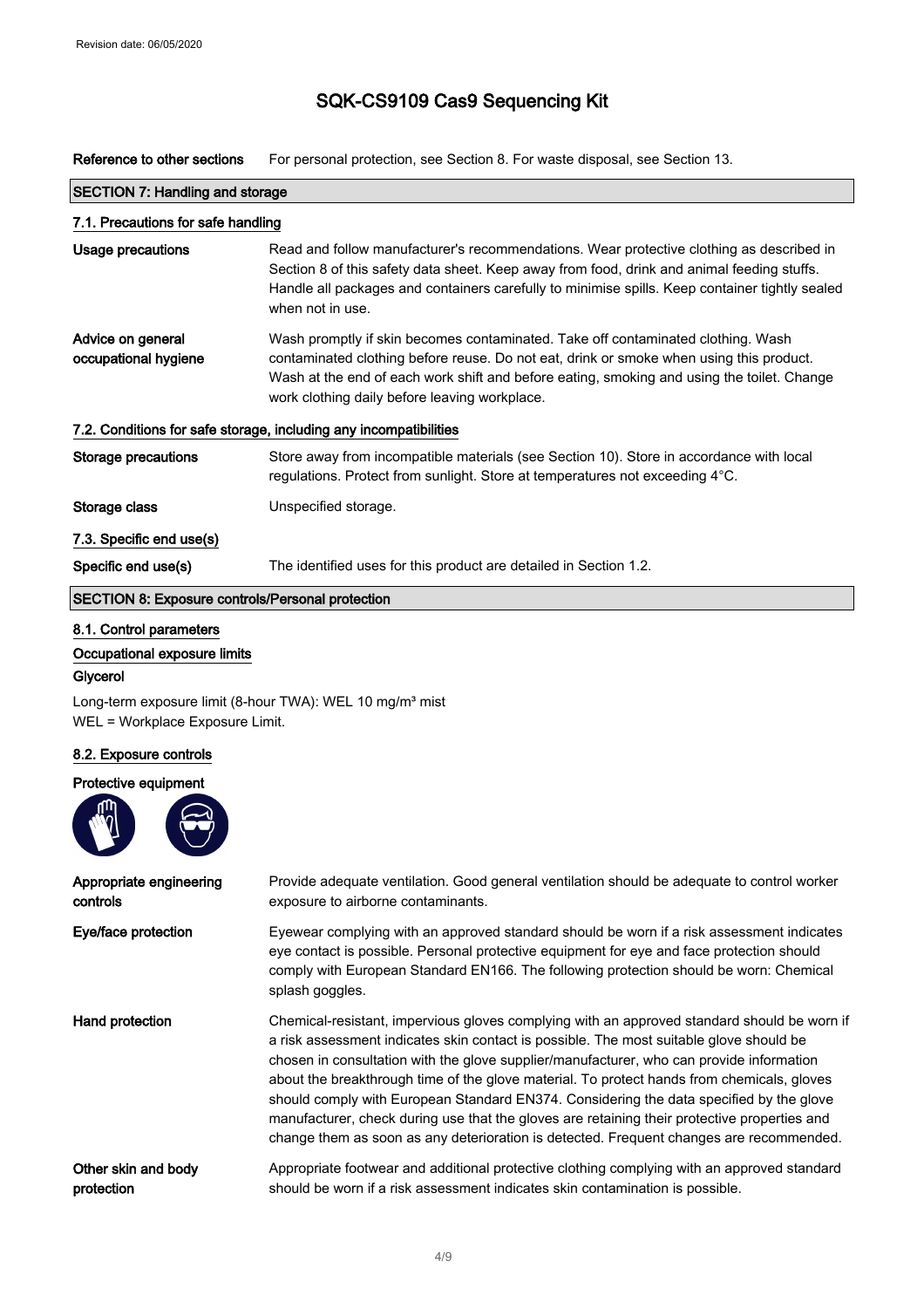| Hygiene measures                                   | Provide eyewash station and safety shower. Contaminated work clothing should not be<br>allowed out of the workplace. Wash contaminated clothing before reuse. Clean equipment<br>and the work area every day. Good personal hygiene procedures should be implemented.<br>Wash at the end of each work shift and before eating, smoking and using the toilet. When<br>using do not eat, drink or smoke. |
|----------------------------------------------------|--------------------------------------------------------------------------------------------------------------------------------------------------------------------------------------------------------------------------------------------------------------------------------------------------------------------------------------------------------------------------------------------------------|
| <b>Respiratory protection</b>                      | Respiratory protection complying with an approved standard should be worn if a risk<br>assessment indicates inhalation of contaminants is possible. Provide adequate ventilation.<br>Large Spillages: If ventilation is inadequate, suitable respiratory protection must be worn.                                                                                                                      |
| <b>Environmental exposure</b><br>controls          | Not regarded as dangerous for the environment.                                                                                                                                                                                                                                                                                                                                                         |
| <b>SECTION 9: Physical and chemical properties</b> |                                                                                                                                                                                                                                                                                                                                                                                                        |

٦

## 9.1. Information on basic physical and chemical properties

| <b>Product comments</b>                         | This product is a kit consisting of a series of vials. All of the components have the following<br>physical properties: |
|-------------------------------------------------|-------------------------------------------------------------------------------------------------------------------------|
| Appearance                                      | Liquid.                                                                                                                 |
| Colour                                          | Colourless.                                                                                                             |
| Odour                                           | Odourless.                                                                                                              |
| <b>Odour threshold</b>                          | Not available.                                                                                                          |
| pH                                              | Not available.                                                                                                          |
| <b>Melting point</b>                            | ~0°C @ 760 mm Hg                                                                                                        |
| Initial boiling point and range                 | ~100°C @ 760 mm Hg                                                                                                      |
| Flash point                                     | Not available.                                                                                                          |
| <b>Evaporation rate</b>                         | Not available.                                                                                                          |
| Upper/lower flammability or<br>explosive limits | Not available.                                                                                                          |
| Vapour pressure                                 | Not available.                                                                                                          |
| Vapour density                                  | Not available.                                                                                                          |
| <b>Relative density</b>                         | Not available.                                                                                                          |
| Solubility(ies)                                 | Soluble in water.                                                                                                       |
| <b>Partition coefficient</b>                    | Not available.                                                                                                          |
| Auto-ignition temperature                       | Not available.                                                                                                          |
| <b>Decomposition Temperature</b>                | Not available.                                                                                                          |
| <b>Viscosity</b>                                | Not applicable.                                                                                                         |
| <b>Explosive properties</b>                     | Not considered to be explosive.                                                                                         |
| <b>Oxidising properties</b>                     | Does not meet the criteria for classification as oxidising.                                                             |
| 9.2. Other information                          |                                                                                                                         |
| Other information                               | No information required.                                                                                                |
| <b>OFOTION 40-04-518</b>                        |                                                                                                                         |

SECTION 10: Stability and reactivity

10.1. Reactivity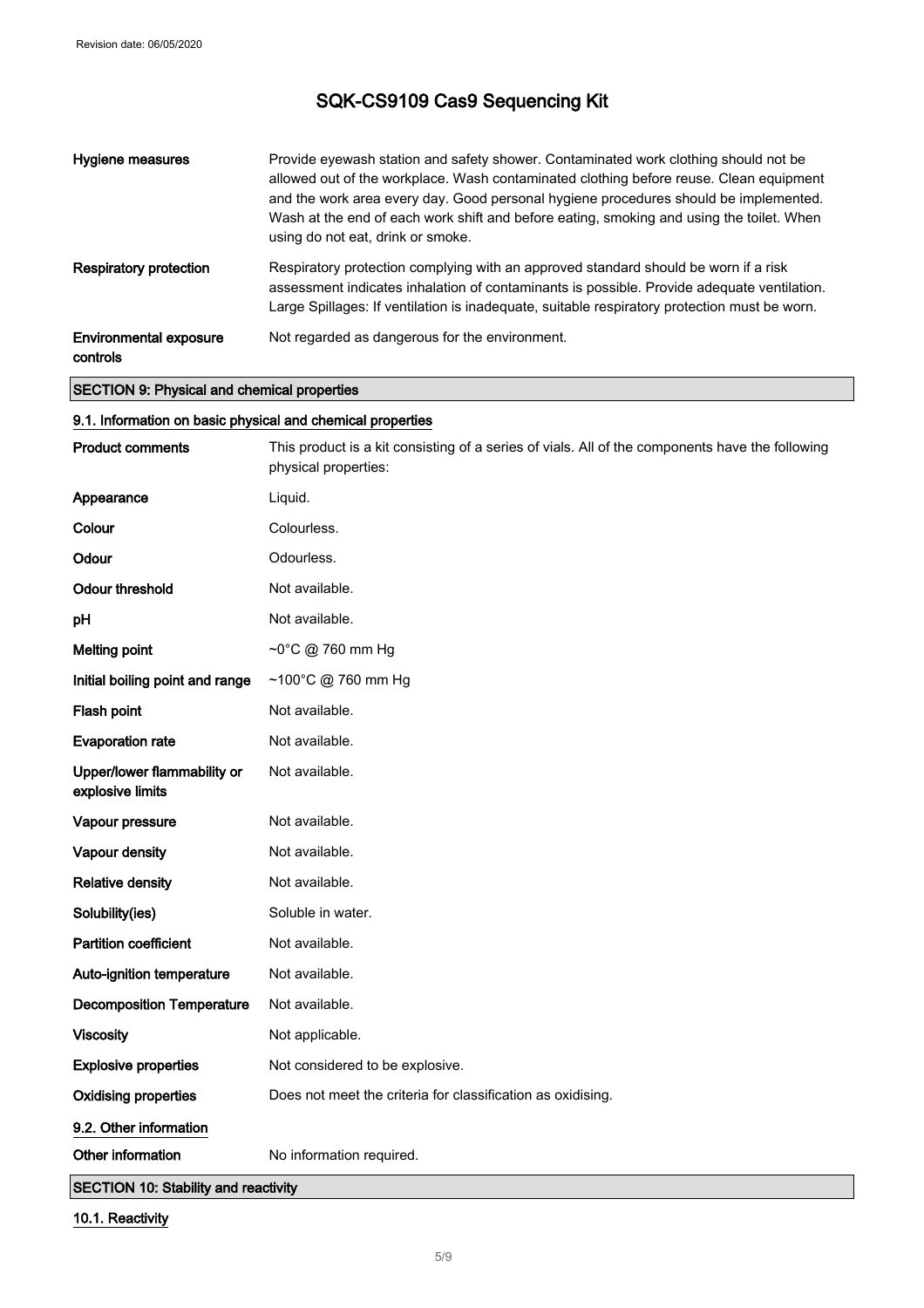| <b>Reactivity</b>                                 | See the other subsections of this section for further details.                                                                                                          |
|---------------------------------------------------|-------------------------------------------------------------------------------------------------------------------------------------------------------------------------|
| 10.2. Chemical stability                          |                                                                                                                                                                         |
| <b>Stability</b>                                  | Stable at normal ambient temperatures and when used as recommended. Stable under the<br>prescribed storage conditions.                                                  |
| 10.3. Possibility of hazardous reactions          |                                                                                                                                                                         |
| Possibility of hazardous<br>reactions             | No potentially hazardous reactions known.                                                                                                                               |
| 10.4. Conditions to avoid                         |                                                                                                                                                                         |
| <b>Conditions to avoid</b>                        | Avoid heat. Protect from sunlight.                                                                                                                                      |
| 10.5. Incompatible materials                      |                                                                                                                                                                         |
| <b>Materials to avoid</b>                         | No specific material or group of materials is likely to react with the product to produce a<br>hazardous situation.                                                     |
| 10.6. Hazardous decomposition products            |                                                                                                                                                                         |
| Hazardous decomposition<br>products               | Does not decompose when used and stored as recommended. Thermal decomposition or<br>combustion products may include the following substances: Harmful gases or vapours. |
| <b>SECTION 11: Toxicological information</b>      |                                                                                                                                                                         |
| 11.1. Information on toxicological effects        |                                                                                                                                                                         |
| <b>Toxicological effects</b>                      | None of the components of this kit are regarded as a health hazard under current legislation.                                                                           |
| Acute toxicity - oral                             |                                                                                                                                                                         |
| Notes (oral LD <sub>50</sub> )                    | Based on available data the classification criteria are not met.                                                                                                        |
| Acute toxicity - dermal                           |                                                                                                                                                                         |
| Notes (dermal LD <sub>50</sub> )                  | Based on available data the classification criteria are not met.                                                                                                        |
| Acute toxicity - inhalation                       |                                                                                                                                                                         |
| Notes (inhalation LC <sub>50</sub> )              | Based on available data the classification criteria are not met.                                                                                                        |
| Skin corrosion/irritation                         |                                                                                                                                                                         |
| Animal data                                       | Based on available data the classification criteria are not met.                                                                                                        |
| Serious eye damage/irritation                     |                                                                                                                                                                         |
| Serious eye damage/irritation                     | Based on available data the classification criteria are not met.                                                                                                        |
| <b>Respiratory sensitisation</b>                  |                                                                                                                                                                         |
| <b>Respiratory sensitisation</b>                  | Based on available data the classification criteria are not met.                                                                                                        |
| <b>Skin sensitisation</b>                         |                                                                                                                                                                         |
| <b>Skin sensitisation</b>                         | Based on available data the classification criteria are not met.                                                                                                        |
| Germ cell mutagenicity<br>Genotoxicity - in vitro | Based on available data the classification criteria are not met.                                                                                                        |
| Carcinogenicity                                   |                                                                                                                                                                         |
| Carcinogenicity                                   | Based on available data the classification criteria are not met.                                                                                                        |
| <b>IARC</b> carcinogenicity                       | None of the ingredients are listed or exempt.                                                                                                                           |
| Reproductive toxicity                             |                                                                                                                                                                         |
| Reproductive toxicity - fertility                 | Based on available data the classification criteria are not met.                                                                                                        |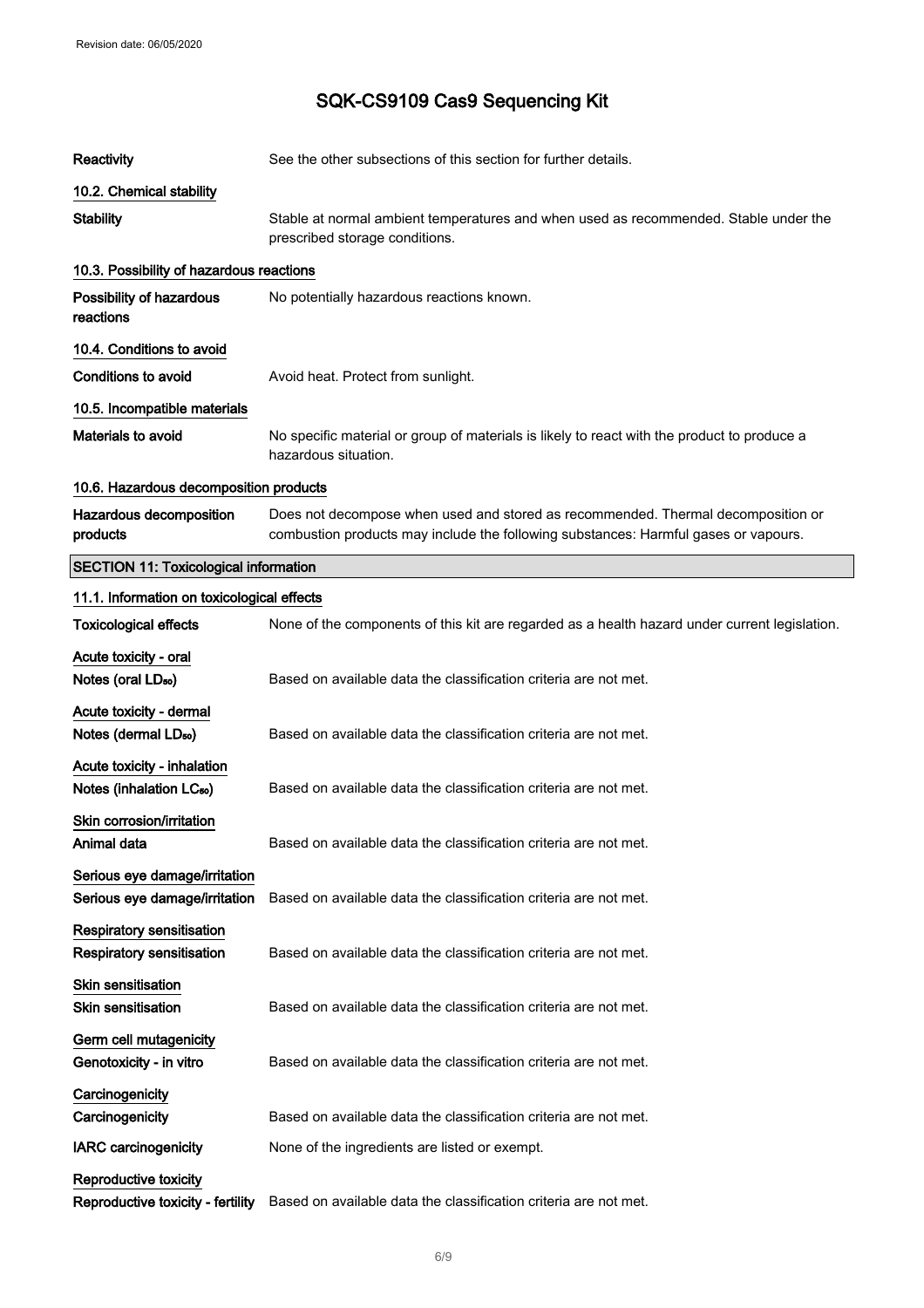| Reproductive toxicity -<br>development             | Based on available data the classification criteria are not met.                                                                                 |
|----------------------------------------------------|--------------------------------------------------------------------------------------------------------------------------------------------------|
| Specific target organ toxicity - single exposure   |                                                                                                                                                  |
| STOT - single exposure                             | Not classified as a specific target organ toxicant after a single exposure.                                                                      |
| Specific target organ toxicity - repeated exposure |                                                                                                                                                  |
| STOT - repeated exposure                           | Not classified as a specific target organ toxicant after repeated exposure.                                                                      |
| Aspiration hazard                                  |                                                                                                                                                  |
| <b>Aspiration hazard</b>                           | Based on available data the classification criteria are not met.                                                                                 |
| <b>General information</b>                         | No specific health hazards known. The severity of the symptoms described will vary<br>dependent on the concentration and the length of exposure. |
| Inhalation                                         | Prolonged inhalation of high concentrations may damage respiratory system.                                                                       |
| Ingestion                                          | Gastrointestinal symptoms, including upset stomach.                                                                                              |
| Skin contact                                       | Prolonged contact may cause dryness of the skin.                                                                                                 |
| Eye contact                                        | May cause temporary eye irritation.                                                                                                              |
| Route of exposure                                  | Ingestion Inhalation Skin and/or eye contact                                                                                                     |
| <b>Target organs</b>                               | No specific target organs known.                                                                                                                 |
| <b>SECTION 12: Ecological information</b>          |                                                                                                                                                  |
| Ecotoxicity                                        | None of the components are considered to be a significant hazard due to their small quantity.                                                    |
| 12.1. Toxicity                                     |                                                                                                                                                  |
| <b>Toxicity</b>                                    | Based on available data the classification criteria are not met.                                                                                 |
| 12.2. Persistence and degradability                |                                                                                                                                                  |
|                                                    | Persistence and degradability The degradability of the product is not known.                                                                     |
| 12.3. Bioaccumulative potential                    |                                                                                                                                                  |
| Bioaccumulative potential                          | No data available on bioaccumulation.                                                                                                            |
| <b>Partition coefficient</b>                       | Not available.                                                                                                                                   |
| 12.4. Mobility in soil                             |                                                                                                                                                  |
| <b>Mobility</b>                                    | The product is water-soluble and may spread in water systems.                                                                                    |
| 12.5. Results of PBT and vPvB assessment           |                                                                                                                                                  |
| Results of PBT and vPvB<br>assessment              | This product does not contain any substances classified as PBT or vPvB.                                                                          |
| 12.6. Other adverse effects                        |                                                                                                                                                  |
| Other adverse effects                              | None known.                                                                                                                                      |
| <b>SECTION 13: Disposal considerations</b>         |                                                                                                                                                  |

### 13.1. Waste treatment methods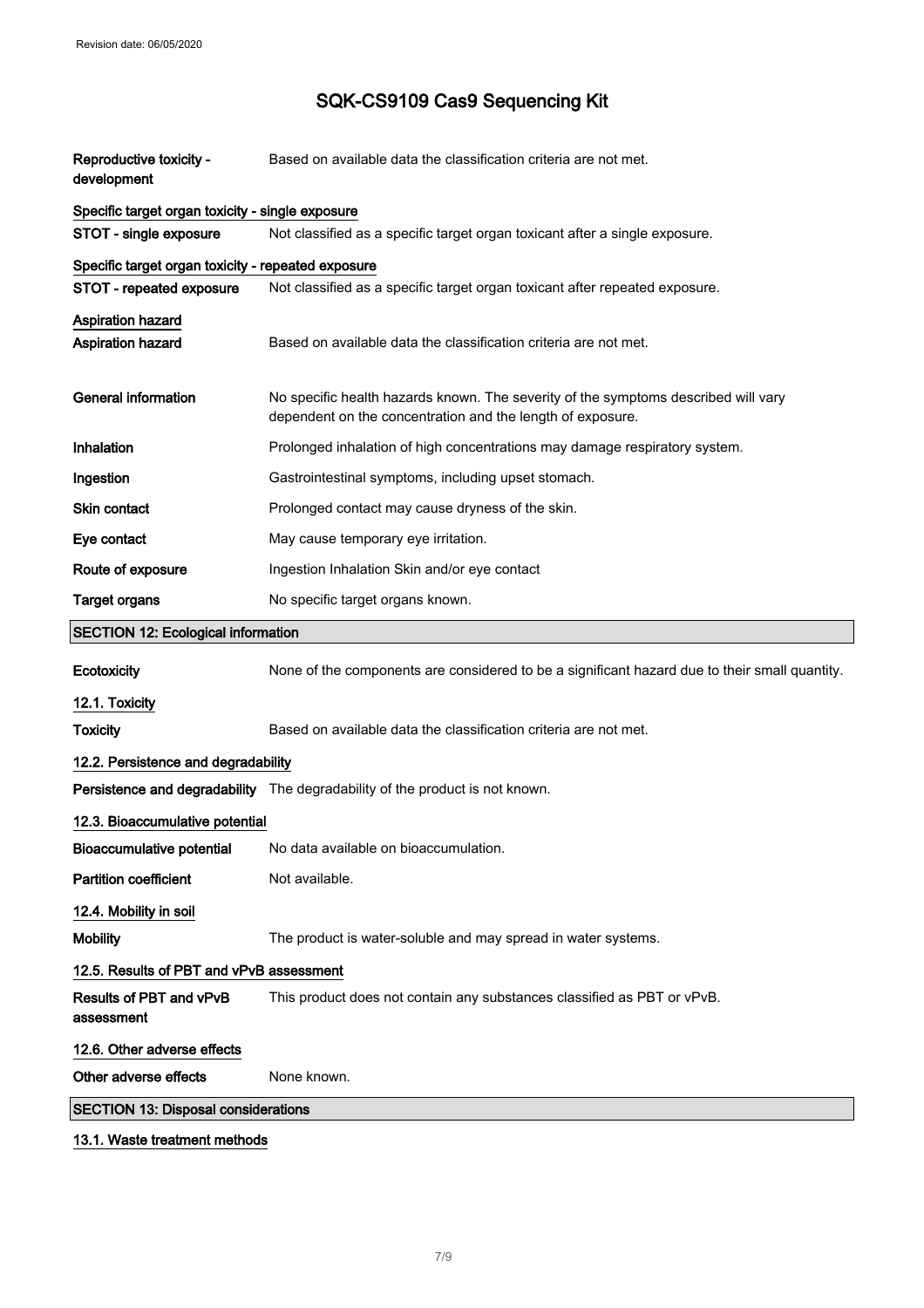| General information | The generation of waste should be minimised or avoided wherever possible. Reuse or recycle<br>products wherever possible. This material and its container must be disposed of in a safe<br>way. Disposal of this product, process solutions, residues and by-products should at all times<br>comply with the requirements of environmental protection and waste disposal legislation and<br>any local authority requirements. |
|---------------------|-------------------------------------------------------------------------------------------------------------------------------------------------------------------------------------------------------------------------------------------------------------------------------------------------------------------------------------------------------------------------------------------------------------------------------|
| Disposal methods    | Dispose of surplus products and those that cannot be recycled via a licensed waste disposal<br>contractor. Waste packaging should be collected for reuse or recycling. Incineration or landfill<br>should only be considered when recycling is not feasible. Waste should not be disposed of<br>untreated to the sewer unless fully compliant with the requirements of the local water<br>authority.                          |

### SECTION 14: Transport information

General The product is not covered by international regulations on the transport of dangerous goods (IMDG, IATA, ADR/RID).

### 14.1. UN number

Not applicable.

### 14.2. UN proper shipping name

Not applicable.

### 14.3. Transport hazard class(es)

No transport warning sign required.

### 14.4. Packing group

Not applicable.

### 14.5. Environmental hazards

### Environmentally hazardous substance/marine pollutant No.

### 14.6. Special precautions for user

Not applicable.

### 14.7. Transport in bulk according to Annex II of MARPOL and the IBC Code

Transport in bulk according to Not applicable. Annex II of MARPOL 73/78 and the IBC Code

### SECTION 15: Regulatory information

### 15.1. Safety, health and environmental regulations/legislation specific for the substance or mixture

| <b>National regulations</b> | Health and Safety at Work etc. Act 1974 (as amended).<br>The Carriage of Dangerous Goods and Use of Transportable Pressure Equipment<br>Regulations 2009 (SI 2009 No. 1348) (as amended) ["CDG 2009"].<br>EH40/2005 Workplace exposure limits.     |
|-----------------------------|----------------------------------------------------------------------------------------------------------------------------------------------------------------------------------------------------------------------------------------------------|
| EU legislation              | Regulation (EC) No 1907/2006 of the European Parliament and of the Council of 18<br>December 2006 concerning the Registration, Evaluation, Authorisation and Restriction of<br>Chemicals (REACH) (as amended).                                     |
|                             | Commission Regulation (EU) No 2015/830 of 28 May 2015.<br>Regulation (EC) No 1272/2008 of the European Parliament and of the Council of 16<br>December 2008 on classification, labelling and packaging of substances and mixtures (as<br>amended). |